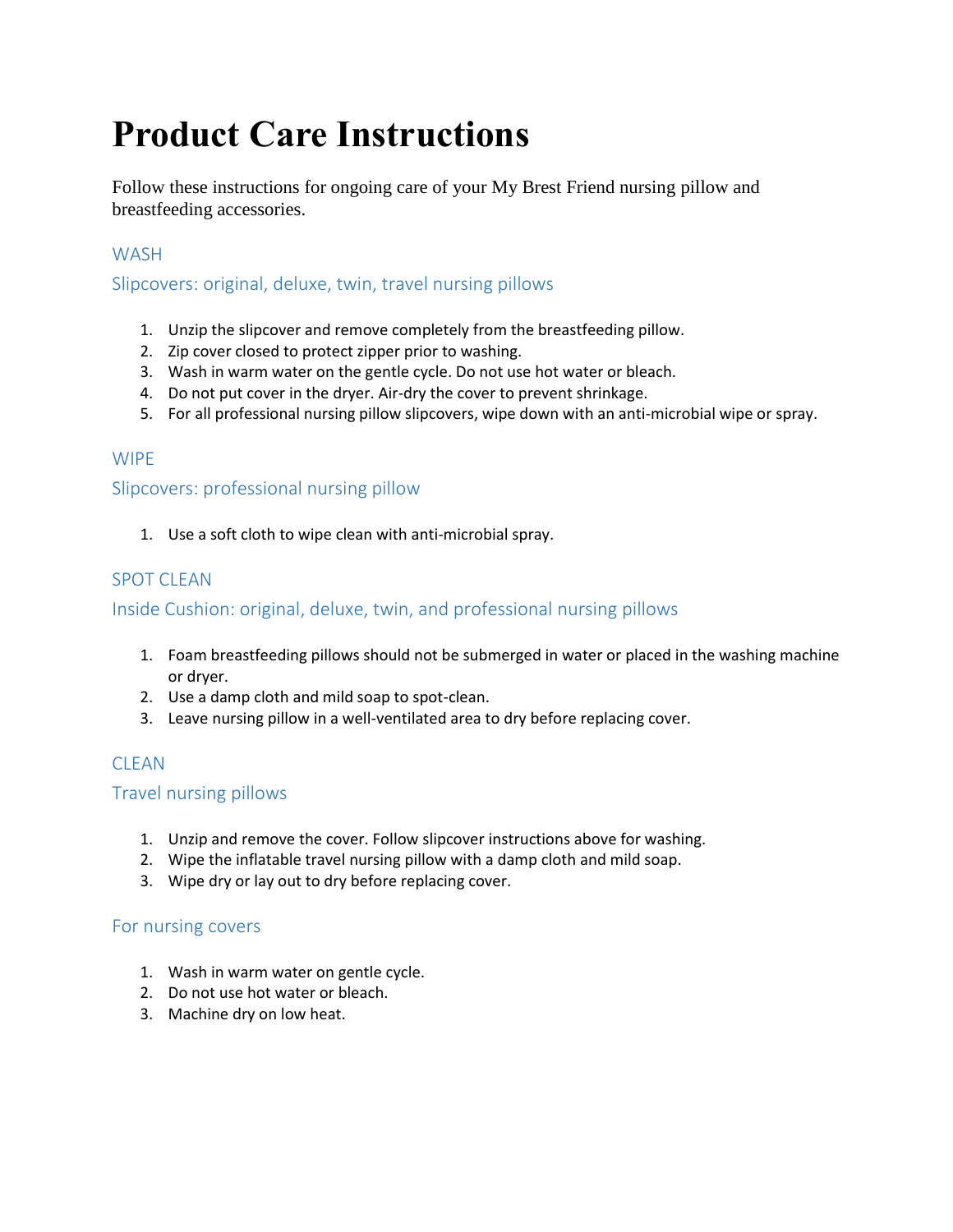# **My Brest Friend Nursing Pillow Features and Benefits**

No other nursing pillow on the market is designed to meet the specific needs of the breastfeeding mom and baby.

My Brest Friend is the only nursing pillow designed to perfectly position baby for latch-on while supporting mom's body where she needs it most. Mom is comfortable and at ease, while breastfeeding. Baby is nursing, healthy and happy.



| My Brest Friend<br>is the Clear Choice<br>Find a Store | <b>Essential Features</b>   | <b>My Brest Friend</b> | <b>Other Pillows</b> |
|--------------------------------------------------------|-----------------------------|------------------------|----------------------|
|                                                        | <b>Supportive Back Rest</b> |                        |                      |
|                                                        | Complete Wrap-around Design | V                      |                      |
|                                                        | Secures to the Body         |                        |                      |
|                                                        | <b>Stays in Place</b>       | V                      |                      |
|                                                        | Flat-top Firmness           | ✓                      |                      |
|                                                        | Adjustable Fit              | $\blacktriangledown$   |                      |
|                                                        | Ideal for C-section Tummies |                        |                      |